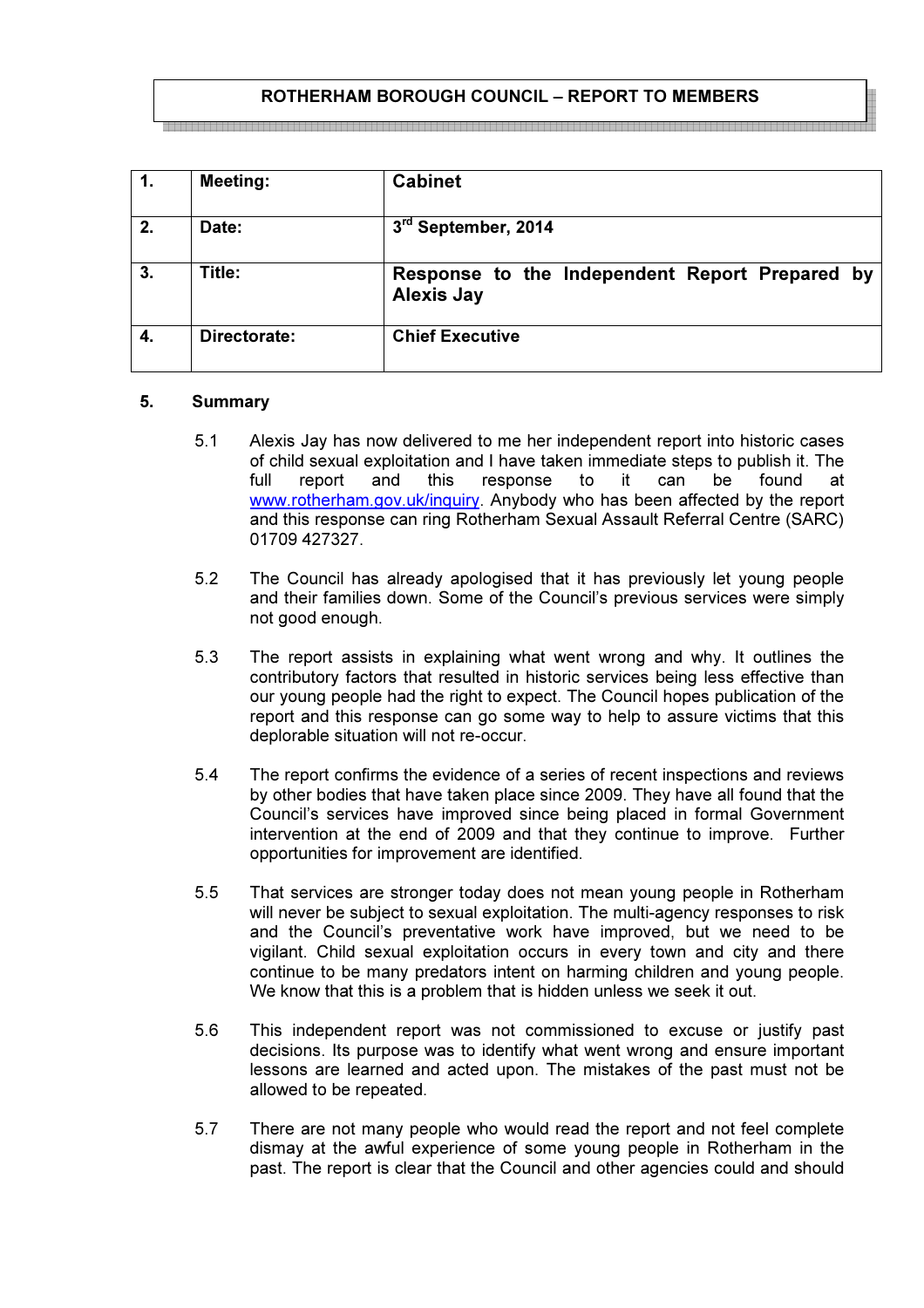have been better able to protect young people from what is one of the most damaging forms of abuse imaginable.

5.8 The Council fully accepts the recommendations of this independent report. This response sets out what actions we propose in respect of the recommendations made.

#### 6. Recommendations

Cabinet is recommended to:

- 6.1 Accept in full the findings and recommendations of the Independent Inquiry into Child Sexual Exploitation by Alexis Jay OBE, dated 21st August 2014.
- 6.2 Note that the report confirms that services are significantly stronger today, there have been many improvements over the last four years and that there is evidence that multi-agency working is effective.
- 6.3 Agree that the recommendations set out in the report attached as appendix 1, which will continue to drive improvements to the way child protection services in Rotherham are delivered.
- 6.4 Note the references in the report to the reduction in public sector funding placing councils like Rotherham under extreme pressure when faced with high demands from vulnerable children and families.
- 6.5 Agree to the Council co-operating with the National Working Group to improve the child sexual exploitation risk assessment tool.
- 6.6 Agree to provide a copy of the Independent Inquiry and this response to the agencies and organisations referred to in paragraph 2.18 of this report, in order to add to the national learning and improvement to child sexual exploitation responses.
- 6.7 Refer the Independent Inquiry Report and this response to the Overview and Scrutiny Management Board for consideration.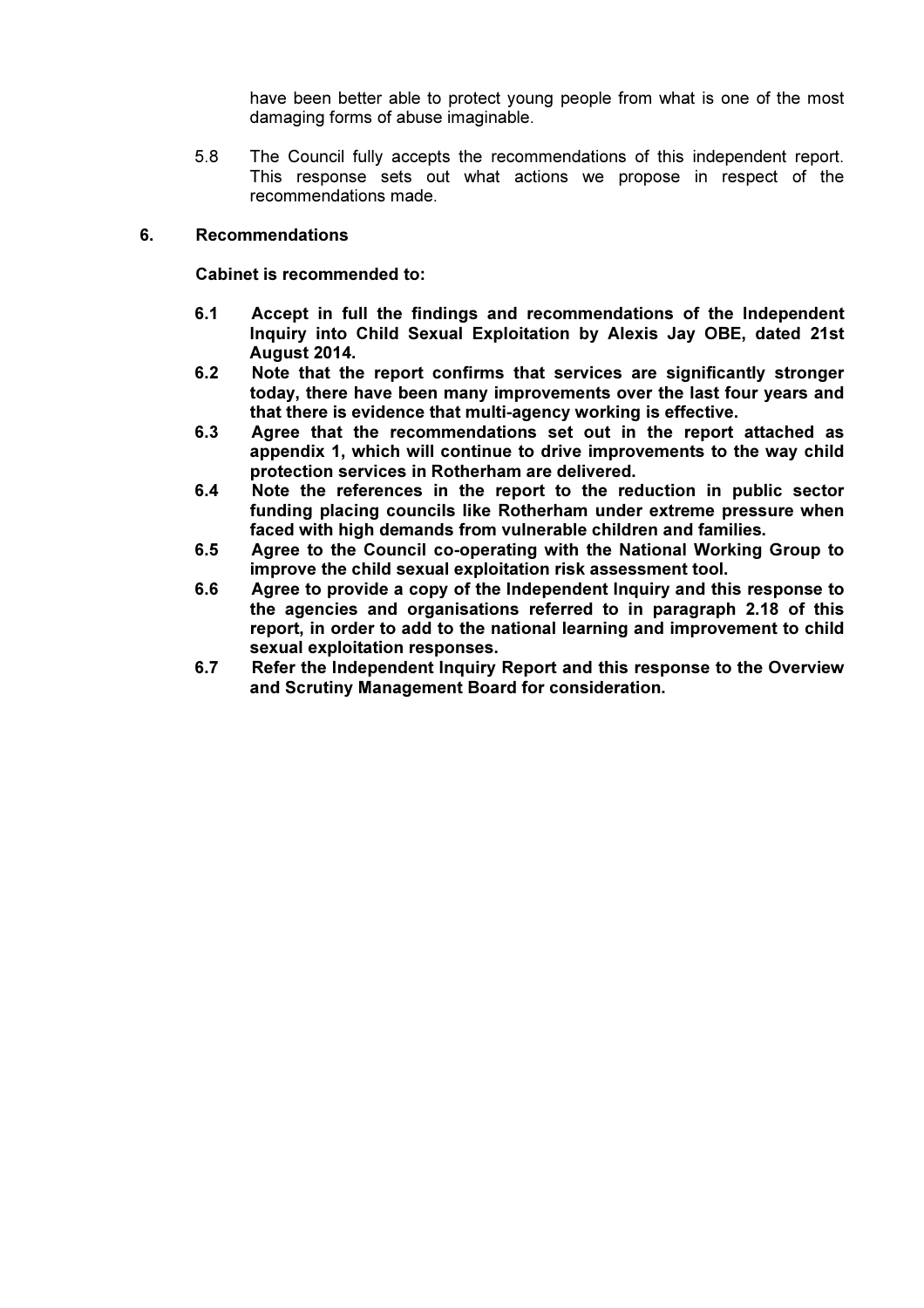# 7. Findings of the Independent Report

- 7.1 The Council commissioned an independent inquiry because it wanted to ensure young people are properly protected from the threat of child sexual exploitation. It is committed to ensuring that any lessons learned from historic cases can be used to prevent their re-occurrence in Rotherham and can be shared and applied nationally.
- 7.2 The report does not make comfortable reading. There are not many people who would feel anything other than absolute dismay at the awful abuse suffered by some of our young people in the past. The report is clear, young people were let down by the Council and other agencies who were there to protect them. We could and should have done more to protect them from the most damaging form of abuse imaginable. The report contains some historic case studies that anyone involved in protecting young people past or present could not help but find deeply distressing. One can only admire the bravery of the people who have helped Ms Jay by recounting the most horrific period of their lives, in order to ensure a better response from agencies in the future.
- 7.3 The Council has apologised publicly that it has previously let young people and their families down. It is important to victims that we have said sorry. However to ensure their voice has been strongly heard, and to re-gain public confidence we must also demonstrate that we understand what went wrong and that we have put it right.
- 7.4 The report assists in explaining what went wrong and why. It outlines the contributory factors that led to services being less effective than our young people deserved and had a right to expect. The report is a critical document in helping the Council, partners and national agencies to ensure sexual exploitation services are effective.
- 7.5 Some victims rightly still feel a deep sense of injustice that criminality has not been identified and dealt with. Following the Home Affairs Select Committee In 2013 the Council asked the South Yorkshire Police for reassurance that it was doing everything possible to investigate historic child sexual exploitation cases. South Yorkshire Police currently has lengthy on-going criminal investigations into historic cases which the Council is fully supporting. The outcome of those investigations is still awaited.
- 7.6 The reasons attributed to the failure to properly protect young people include an operating environment that had seen victims of sexual exploitation not believed, a lack of understanding of grooming, artificial professional barriers preventing effective action, denial that such events could happen in Rotherham and concerns around reputational risk. These failings were identified within and between organisations and extended beyond the Council. These things must never again be allowed to prevent the Council and partners from taking effective action to protect our young people.
- 7.7 The Council and its multi-agency partners have provided public reassurance that the services today are different, stronger and better co-ordinated; that families and the public now have more knowledge about the signs of sexual exploitation and a greater willingness to talk about it, that partnership working has been strengthened and that today's young people are better protected than they were as a result. The Independent Inquiry confirms the findings of a series of recent inspections and reviews by other bodies and which have been undertaken since 2009. These have all found the Council's services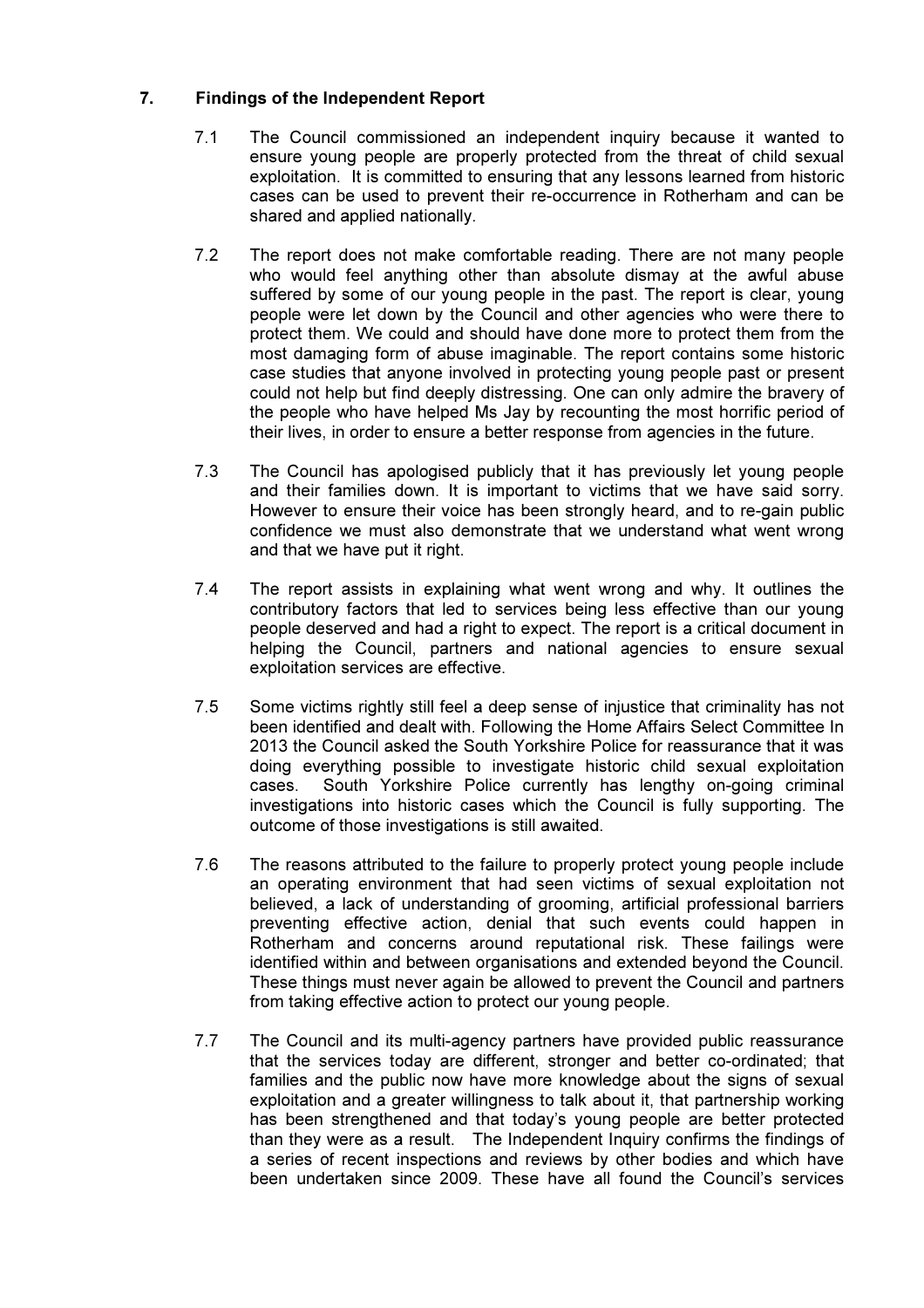have improved since being placed in formal Government intervention at the end of 2009, and continue to improve. Services are not perfect today, but they are safe and significantly better and the report gives many examples of the improvements made. One states "The emphasis that Rotherham is now giving to quality assurance and continuous improvement in child sexual exploitation is an extremely positive development. The achievements to date are considerable…" (paragraph 7.58) and another says "Social workers who were in post in 2009 described the experience now to be "unrecognisable" because of these improvements." (paragraph 13.36) The report also highlights areas where services should be improved further, particularly in risk assessments ensuring an appropriate level of ongoing support to victims, helping children to access services more easily and strengthening long-term post-abuse support.

- 7.8 The placing of services in Government intervention is a key point in the history of children's safeguarding services in Rotherham. Ms Jay indicates that "By late 2009, when the Minister of State served an Improvement Notice on the Council for its children's safeguarding services, there is no doubt that the systems and operations for protecting Rotherham's children were unsafe" (paragraph 13.35).
- 7.9 The Improvement Notice was the trigger for a concerted and sustained improvement effort by the Council and partner agencies, and that is why the turnaround of services has its roots from this time period. The Council did not want to be in the position of not serving its young people well.
- 7.10 By stating our services are better today we are not trying to excuse what happened in the past. However it is important context as the Council was motivated to improve the ways it tackled child sexual exploitation before the articles appeared in the Times Newspaper of August 2012 or the Home Affairs Select Committee report of June 2013 Those improvements have been taking place since the beginning of 2010, and following a subsequent Ofsted inspection the Council came out of intervention in 2011.
- 7.11 However it is clear there is no room for complacency and there is still more to be done. It has to be one of the most deeply regretted chapters in the history of this Council that the report confirms that there were earlier signals of poor practice before 2009 which were downplayed and not attended to and which if acted upon might have led to children being better protected earlier. The failure to protect young people is not a chapter of history the Council can be proud of.
- 7.12 At the core of the improvements made since 2009 has been the Council's determination to ensure we are keeping children and young people in the borough safe from harm. The Independent Inquiry recognises this commitment exists throughout the whole of the organisation today.
- 7.13 Ms Jay's report is comprehensive and thorough. From the outset the Council was always clear of the intention that it be published. The Council has fully cooperated with the author and her team and given them unfettered access to Council records and staff. Many people past and present have given their time and opinions. It represents an honest and straightforward account and interpretation of what the author has found. It outlines a range of factors that led to responses to child sexual exploitation "rarely being good enough".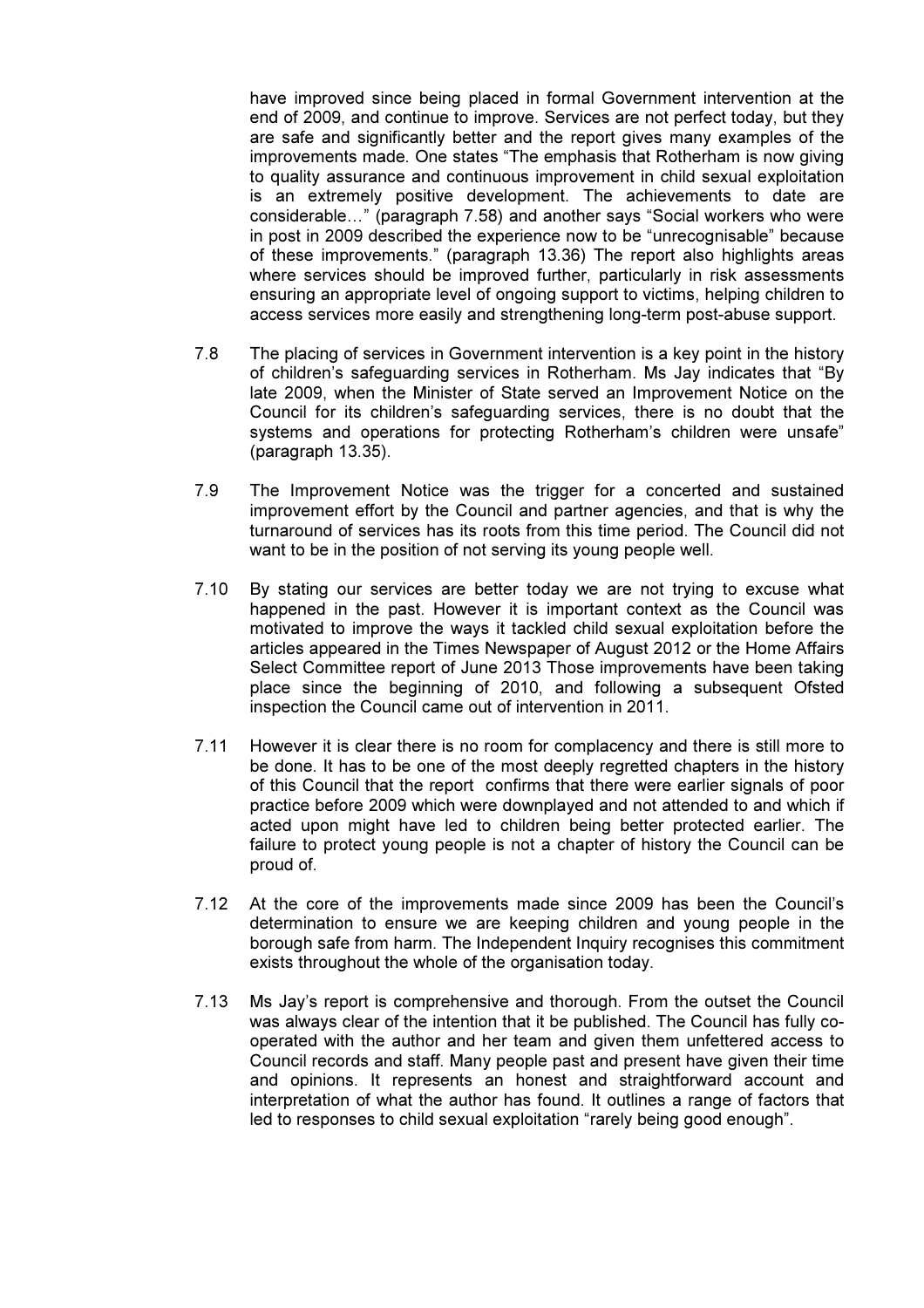- 7.14 The report also acknowledges a very different historic operating environment than exists today both nationally and locally and in particular that historically Rotherham was one of the few places that attempted to identify and tackle child sexual exploitation. It describes this in the following terms "It seems likely that the existence of the Risky Business Project, its ability to attract referrals directly from children and parents affected by sexual exploitation, and the attention given to child sexual exploitation at a multi-agency level over the years meant that the problem would have been more visible in Rotherham than in some other parts of the country." (paragraph 4.11).
- 7.15 Protecting young people is not something that can be achieved by the Council alone and some of the reasons for child sexual exploitation services not being good enough in the past lie at the feet of other agencies. There are not only strong messages in this report for the Council, but also the Police and other partner agencies that were, and still are central to the protection of young people from sexual exploitation.
- 7.16 It is recommended the Independent Inquiry and this response be passed to a range of national and local agencies, including the Department for Education, The Home Affairs Select Committee, Local Government Association, Deputy Children's Commissioner, Barnardo's, the National Working Group, the Association of Directors of Children's Services, Police, Health, other local partners and the Local Children's Safeguarding Board. The next section of this report examines some of the key themes Ms Jay found and which are crucial in ensuring effective protection of young people.

### 8. What Went Wrong

### Elected Members and Senior Officers

- 8.1 The report is critical of past actions in a number of areas, but at the core is poor political and managerial leadership. The report indicates "By 2005 it is hard to believe that any senior officers or members from the Leader and Chief Executive downwards were not aware of the issue." (introduction to chapter 13). It is clear from the report that at this time some senior officers responsible for safeguarding simply did not do their jobs effectively.
- 8.2 Seminars to raise awareness of child sexual exploitation were held but key messages were underplayed and the seriousness of the issue was not widely recognised by members. There appeared to be no clear plan of action or corporate political drive to tackle child sexual exploitation at the scale presented. The report states "Most members showed little obvious leadership or interest in CSE for much of the period under review apart from their continued support for "Risky Business"".
- 8.3 The reports also found senior officers in children's services did little to keep members fully informed of the scale of the seriousness of the problem on "occasion" telling members they believed it was exaggerated. The report is careful to attribute this management of information to senior staff indicating that frontline professionals "alerted senior staff to the scale of abuse and were met with disbelief and left with little management support for the good work they were trying to do." (introduction to Chapter 13).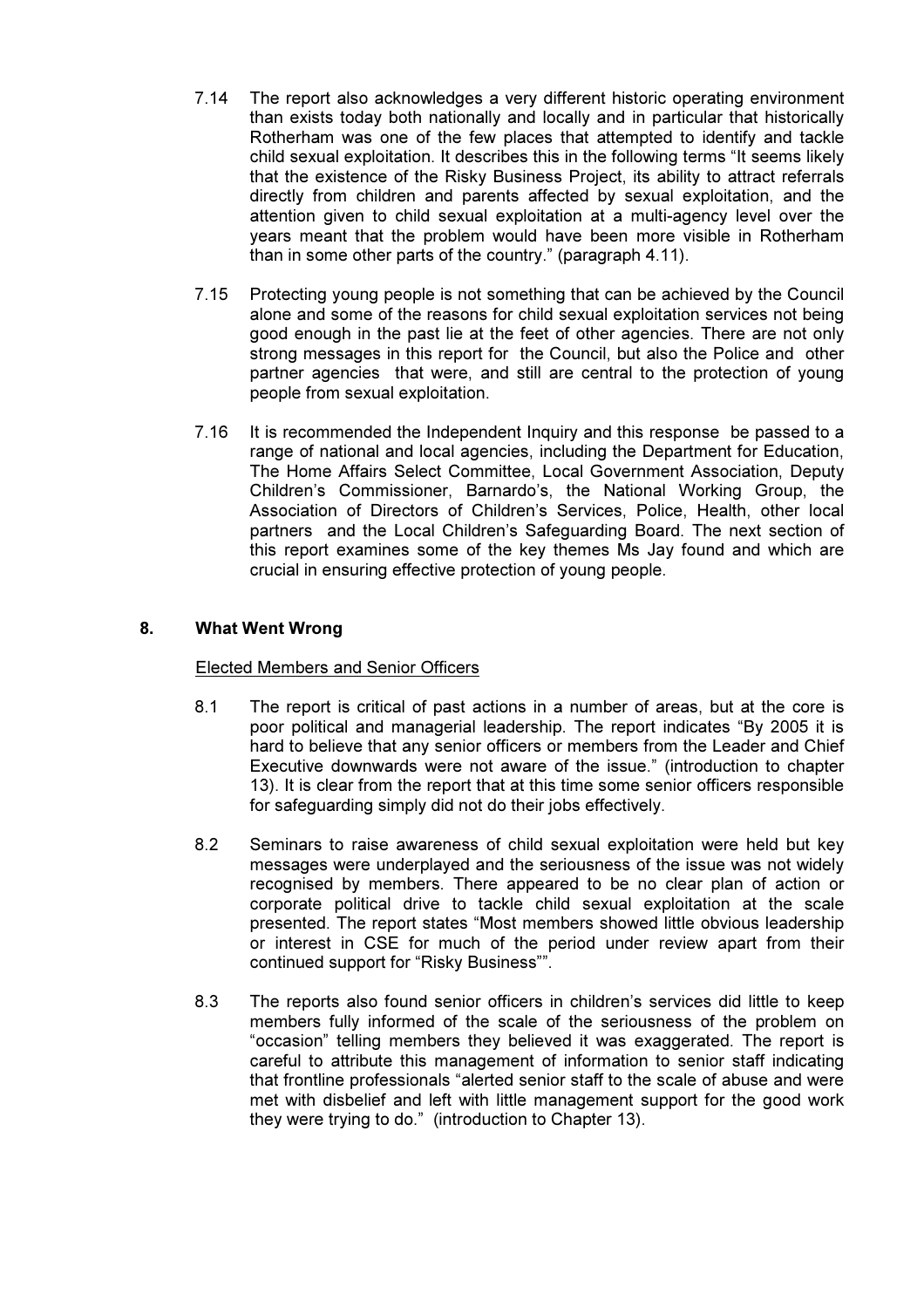- 8.4 It is a re-occurring theme throughout the report particularly around the early to mid 2,000s, that the scale of child sexual exploitation was played down. This is described in the following terms, "There are reports that senior staff conveyed that sexual exploitation and the ethnicity of perpetrators should be played down. This seemed to be reinforced by the Police"( introduction to chapter 13) and "The terms used by many people we spoke to about how those in authority (members and some officers) dealt with CSE were "sweeping it under the carpet", "turning a blind eye" and "downplaying". One person said of the past "the people above just did not want to know." (paragraph 13.52 of the report).
- 8.5 The report also attributes the prevailing culture in the Council until 2009 as a contributory factor in dampening the ability for child sexual exploitation to be properly discussed. It indicates that people reported a bullying and macho culture. There are strong inferences that officers were discouraged from raising sensitive issues and that firm advice was not generally welcomed. These behaviours would not have been presented or promoted by all senior officers or members but were sufficiently prevalent at some of the most influential levels to have an impact. The author did not find evidence this culture was tackled effectively, during this period. The report provides a number of quotes from people that describe wholly unacceptable behaviours and is summarised as "a succession of senior officers, past and present, male and female who were interviewed for the inquiry raised the negative culture as being an issue…." (paragraph 13.65).

#### Risky Business

- 8.6 The report places the tensions that built up between the Risky Business Project and the statutory agencies, particularly children's social care as being one of the principal reasons that child sexual exploitation services were not good enough. The report recognises much of the good work undertaken by Risky Business Project, which operated on an outreach basis to young people, and describes it as "…the first public service in Rotherham to identify and support young people involved in child sexual exploitation." (introduction to chapter 9). The report also recognised that Risky Business provided a service "which statutory services could not replicate" (paragraph 9.4), provided valuable training and played a key role in the success of Operation Central.
- 8.7 In outreach programmes young people engage voluntarily and the relationship is established through trust. Risky Business did not prescribe or direct actions, but gave support, advice and encouragement. However a failure by senior officers in children's services to manage the interface between Risky Business and the statutory safeguarding service and the change in status of young people from engaging voluntarily to becoming a "client" resulted in too many falling through the net. This was particularly the case where young people regarded social workers with apprehension.
- 8.8 The report indicates that problems appeared in circumstances where Risky Business identified needs in the young people they encountered that ought to be referred to statutory agencies. The report author is clear that the task of resolving the transfer from non-statutory to statutory services rested "… with management." The author concludes there were too many examples of young people properly referred to social services who somehow fell through the net. It was almost as if the source of the referral was a reason to "…attach lower importance to it…" (paragraph 9.9). The report suggests that senior managers "disbelieved" information presented by Risky Business (paragraph 9.10), and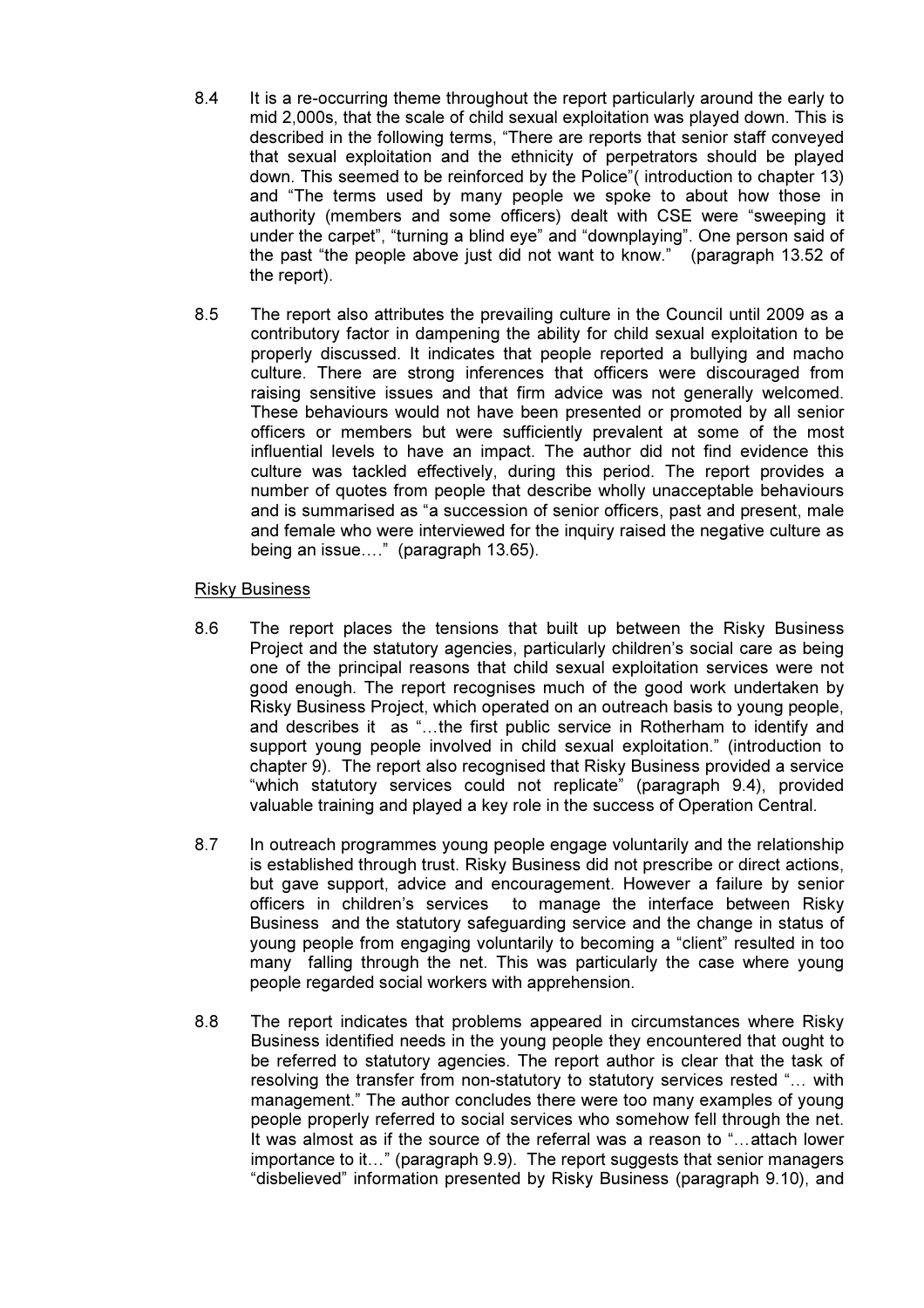there was evidence of professional jealousies. A similar theme emerges in relationships with other agencies. The report author references a Home Office research report dating from approximately 2002, indicating that a mapping exercise devised by Risky Business "….was not well received by the Police. No charges were brought against alleged perpetrators, nor was any investigation undertaken" (paragraph 10.8).

#### Missed Opportunities

- 8.9 It is clear there were three research reports prepared in 2002, 2003 and 2006 known to both the Police and the Council and which were clear about the scale of the problem of child sexual exploitation within Rotherham.
- 8.10 These reports will have provided hugely important information, and were sent to a range of agencies. The draft report of 2002 is reported to contain severe criticism of the agencies in Rotherham involved with child sexual exploitation. The most serious concerned the alleged indifference towards and ignorance of child sexual exploitation on the part of senior managers.
- 8.11 Ms Jay refers to the view of this report at the time that facts had been fabricated or exaggerated and concludes "The content to which senior officers objected to have been shown with hindsight to be largely accurate. Had this report been treated with the seriousness it merited…..by both the Police and the Council, the children involved then and later would have been better protected…." (introduction to chapter 10).
- 8.12 The later reports presented a thorough picture of the links between sexual exploitation, drugs, gangs and violent crime in Rotherham between 2002 and 2006. Whilst these were circulated widely to middle and senior managers in "all key agencies" the author was unable to find evidence of formal discussion of the reports in Council papers or the Safeguarding Board minutes.

### **Ethnicity**

- 8.13 The report reaffirms what is widely known that there is no simple link between race and child sexual exploitation. The most significant number of perpetrators of child sexual exploitation across the UK is white men. According to the Children's Commissioner's Report the second largest category are those from a minority ethnic background particularly those recorded as Asian.
- 8.14 The file reading undertaken in connection with the preparation of the report confirmed that in Rotherham "the majority of perpetrators were of Pakistani heritage" (paragraph 11.2), though noting that one convicted perpetrator was of Afghan origin and latterly some perpetrators were emerging from the Roma Slovak community.
- 8.15 The author has confirmed very clearly that she found no evidence of social service managers being influenced by concerns about the "ethnic origins of suspected perpetrators when dealing with individual child protection cases, including CSE" (introduction to chapter 11).
- 8.16 However, the report does indicate that there was a widespread perception in the earlier years that the messages conveyed by some senior people in the Council and also in the Police were to downplay the ethnic dimensions of child sexual exploitation.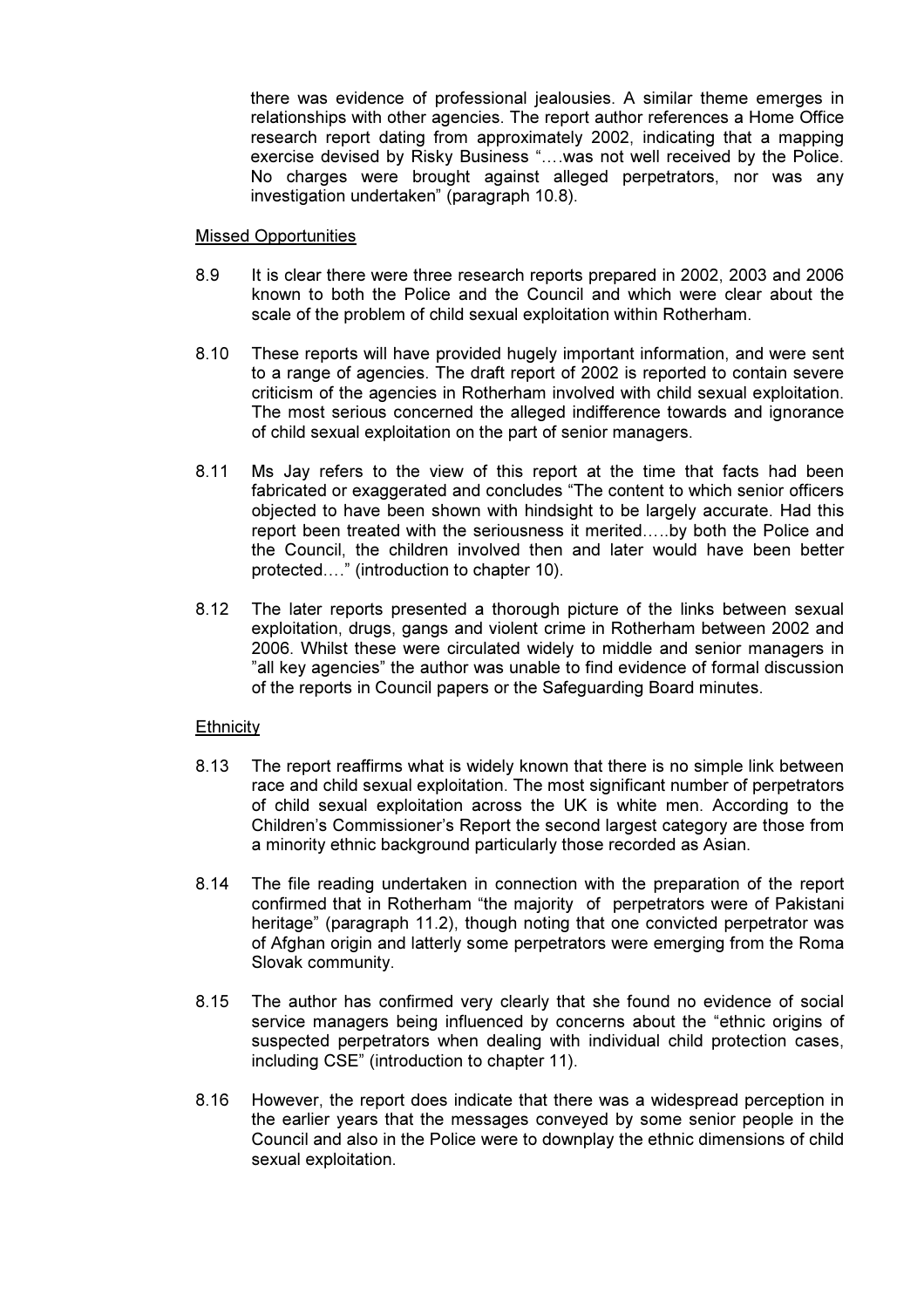- 8.17 Attention is also drawn to the 2006 research report where it was indicated "it is believed by a number of workers that one of the difficulties that prevent this issue (CSE) being dealt with effectively is the ethnicity of the main perpetrator" (paragraph 11.5).
- 8.18 The report correctly draws attention to the UK Muslim Women Network, Deputy Children's Commissioner Report and Home Affairs Select Committee evidence of the myth that "…only white girls are victims of sexual exploitation by Asian or Muslim males…" (paragraph 11.16).
- 8.19 Interviews with women's groups appears to indicate that at least part of the reason child sexual exploitation is under reported within this group may be the manipulation of cultural norms.
- 8.20 The report notes the good work of the chair of the Rotherham Council of Mosques and his strong personal commitment to dealing with child protection. It recommends that relevant agencies invite dialogue with minority ethnic groups regarding child sexual exploitation, and in particular the Pakistani Heritage Community. This should be done in consultation with local women's groups. The community should be encouraged to support young women and men to participate in this dialogue without fear or threat. The Council should ask the Local Children's Safeguarding Board to take this forward urgently.

#### Looked After Children

8.21 The Independent Inquiry highlights the particular vulnerabilities of looked after children. In the past the Council did not have the right level of training for commissioners of services to ensure we placed as appropriately as we might young people who were vulnerable to sexual exploitation. The report author acknowledges that one solution is not suitable for all young people. Whilst some benefitted from being placed out-of-authority, for some it made them more vulnerable as they ran back to Rotherham, or indeed tried to groom others into child sexual exploitation.. The key is having good quality childfocussed assessments that take account of individual vulnerabilities before seeking an appropriate placement. This is a national issue and I will refer this matter to the Department for Education for consideration.

### Taxi Licensing

- 8.22 The author comments on the role of parallel legislation in preventing and disrupting sexual exploitation such as taxi licensing. The occupation of "taxi driver" is a notifiable occupation and if suspected of an offence the Licensing Authority is informed by the police. The author notes a common thread throughout England of the prominent role of some taxi drivers in being directly linked to some children who have been abused. The report acknowledges the licensing function is an area the Council strengthened its response as a consequence of the emergence of child sexual exploitation. However there was evidence the same rate of improvement did not occur with other agencies.
- 8.23 Young People today still report being very mindful of the risks associated with travelling by taxi. We will continue to tackle this with the Council's Licensing service and the Youth Cabinet, which gives young people an effective and direct voice.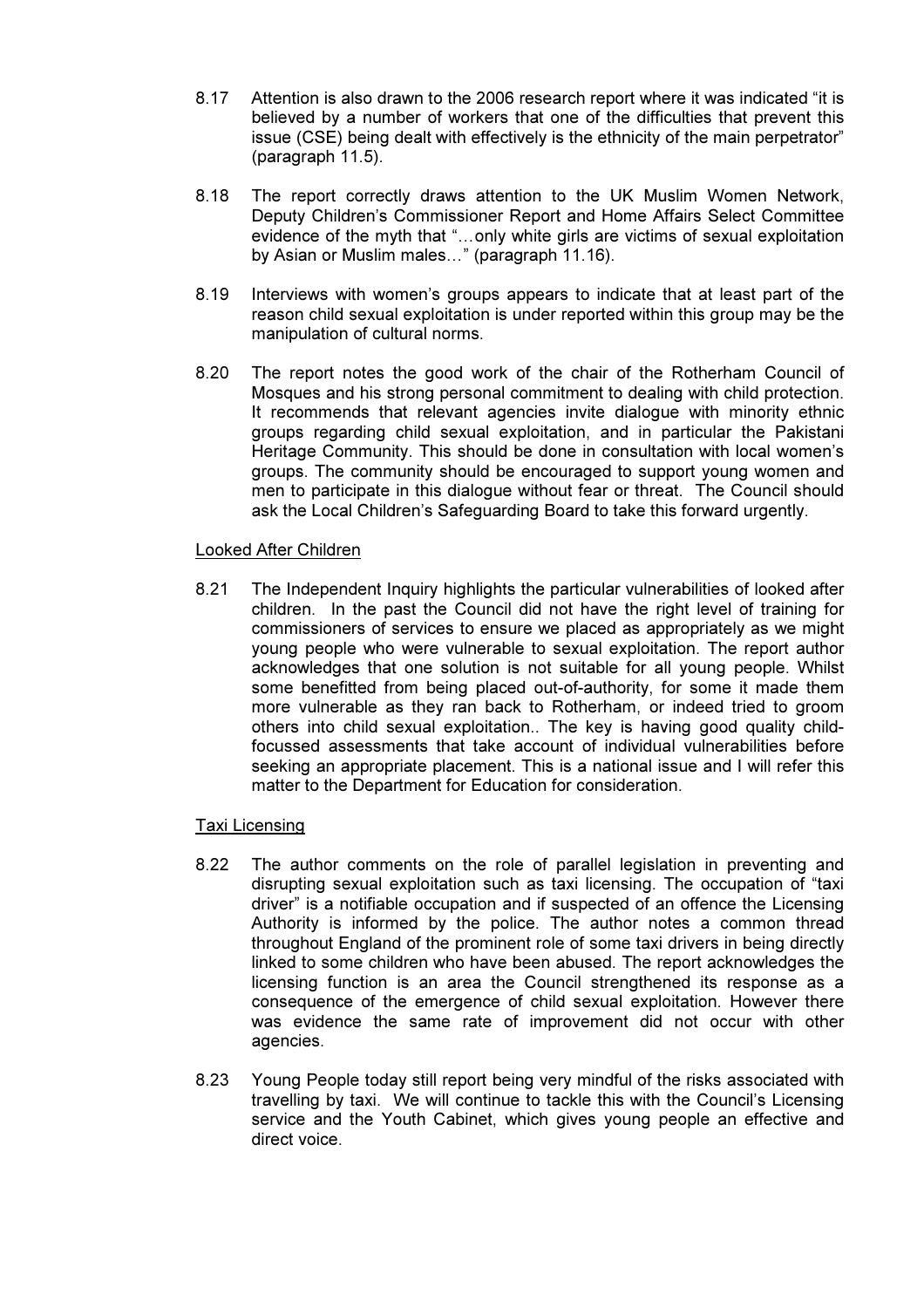### 9. Response of the Chief Executive to the Independent Inquiry

- 9.1 Never again can this Council or its partners find themselves in a position that they lack such self-awareness they are unable or unwilling to see and tackle issues that place citizens at risk. In this case it was a generation of young people. Most readers of the Independent Inquiry would be struck by the sense of the emperor's new clothes that percolates throughout it: That front line workers could see the obvious, were prepared to say it, but organisations were not prepared to hear it This relates not just to the Council, but also to other organisations.
- 9.2 During the period covered by the Inquiry the Council as a whole has made a concerted effort to improve performance of a range of services. It has been acknowledged nationally for turning poorly performing services around.
- 9.3 The role of culture is crucially important in the way organisations respond to threats and opportunities. The report covers a long period of time and there were few officers or members that were constant throughout that period. The Independent Inquiry indicates it was possible to detect a culture that was operating for much of this time, but which has been addressed in recent years. It is clear from the report as a whole that it is no longer a feature of the way the Council conducts business. This environment saw the scale of the problem downplayed, bad news was not welcomed and bullying appeared prevalent. It resulted in front line staff finding senior members and senior officers of the Council and other organisations an impenetrable barrier to recognising what needed to happen. This suppressed the ability for the organisation to respond effectively to all child sexual exploitation and particularly to the emerging threat of street-grooming. A number of policies are in place today to ensure the voice of staff is heard throughout the organisation including Dignity at Work and Whistleblowing Procedures. The Independent Inquiry recognises a far more appropriate culture exists today.
- 9.4 In respect of individual responsibility and accountability the report covers a significant period of time. Officers in senior positions responsible for children's safeguarding services throughout the critical periods when services fell some way short of today's standards do not work for the Council today. Some have retired, and others have moved on.
- 9.5 To that extent I have not been able to identify any issues of professional practice relating to current serving officers of this Council that as Chief Executive require me to consider use of disciplinary or capability procedures. Neither is there anything that has emerged that is so clear cut about any single individual officer that I feel able to make a referral to any Professional Standards Board.
- 9.6 However, where there were officers working in senior positions in child care services in Rotherham during the critical period and who are still involved in professional practice today it will be important for their current employers to read the Independent Inquiry and form their own conclusions as to their role. By taking the steps to publish the report and this response that I have set out in paragraph 1.1. I have ensured that this can happen.
- 9.7 Politicians are democratically elected and as a Chief Executive I have no influence over their selection or election, or the positions they hold on the Council. It is my role to ensure the Council is given proper advice and responds effectively to the Independent Inquiry. Mindful that Ms Jay's report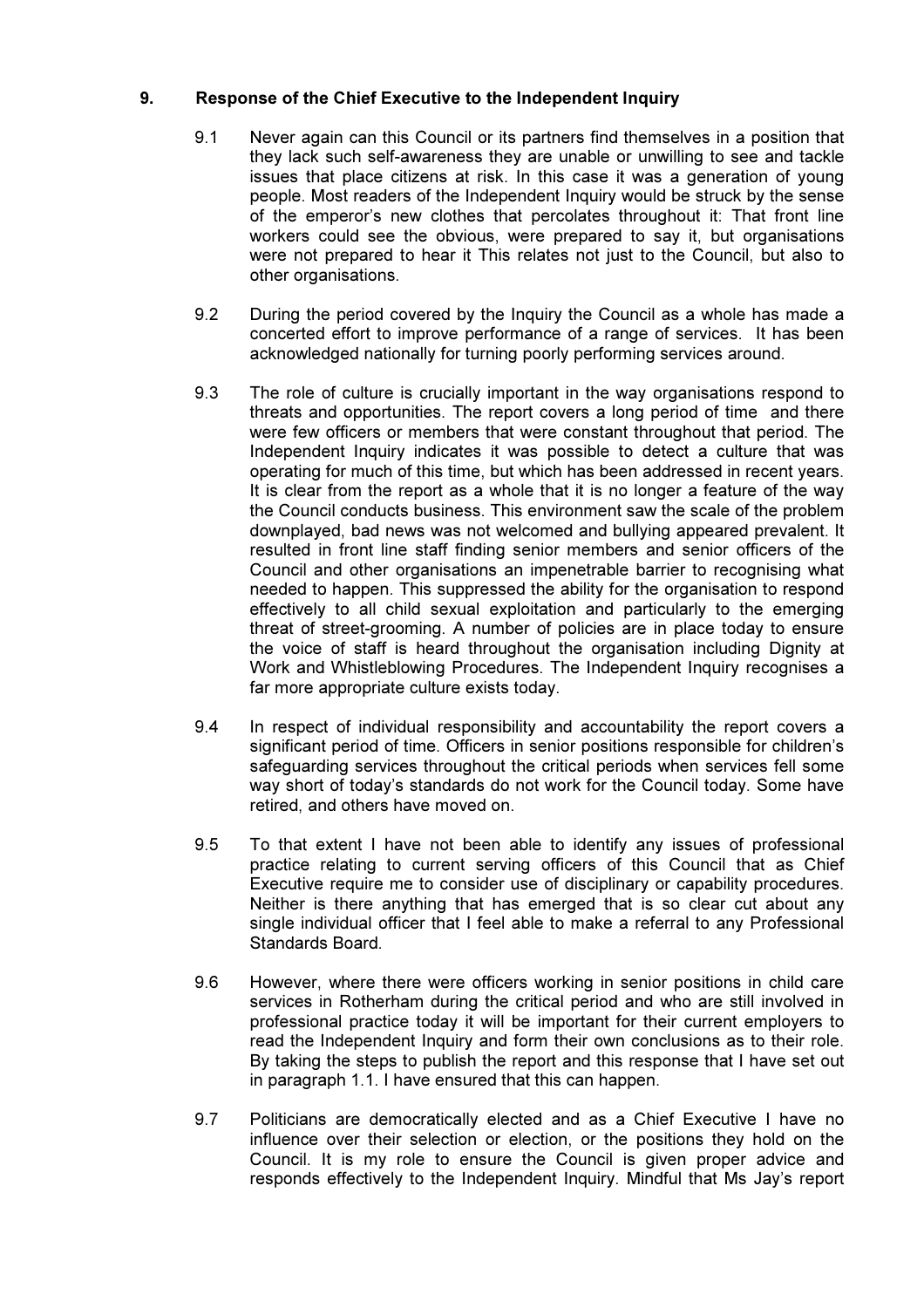makes a number of references to the way in which historical matters were attended to politically I have formally referred the report and this response to the whip of the Labour Group for consideration. In addition the awareness of child sexual exploitation and how it should be addressed will form part of the Council's member development programme.

- 9.8 The report has implication for the Police and I shall formally refer it to the Chief Constable for consideration.
- 9.9 The report acknowledges that there have been substantial improvements from 2010 and that there is a genuine desire to improve further. The Council has a genuine commitment to better protect its young people. The report gives examples to indicate the culture of the organisation is very different today. Professional curiosity is encouraged and this supports staff to raise issues and know they will be taken seriously.
- 9.10 An infrastructure is now in place within the Council which is more appropriate to ensuring that child sexual exploitation is effectively tackled. Multi-agency working with the police is stronger and a multi-agency safeguarding hub is operating. This will provide a single point of entry for notifications related to safeguarding in one place; enables thorough research of each case to identify and address potential risk; sharing information easily between agencies; triaging referrals using agreed risk ratings; enabling early intervention to prevent risk escalating and managing cases through co-ordinated interventions. This enables a more co-ordinated approach to tackling any form of child abuse and in the case of child sexual exploitation ensures all key agencies can more quickly identify risk and have a faster multi-agency response based on comprehensive intelligence. The report recommends further improvements to the management of the CSE Team and this will be addressed in consultation with partner agencies. Despite Risky Business having been successful of its time, the current model is recognised nationally as best practice. It ensures a single and clear focus on the young person. The co-location, co-design and co-delivery of child sexual exploitation services has ensured effective integration. This has removed the artificial barriers that appear to have existed between Risky Business, children's social care and the police and which is one of the main reasons cited for young people falling through the net.
- 9.11 National awareness has moved on as a result of Operation Yew Tree, a spate of celebrity prosecutions for child abuse and successful prosecutions of perpetrators of child sexual exploitation. It is no longer a taboo subject. Parents, families and society are far more aware that child sexual exploitation is an ever-present threat that is believed to occur in every town and city and is still happening today in Rotherham.
- 9.12 There is an emphasis on underpinning this awareness by ensuring proper updates are provided on the level of risk. The Council, the Police and the Children's Safeguarding Boards receives regular reports jointly agreed with the Police on what we believe to be the level of risk to young people from child sexual exploitation, including quantification of those we believe are being exploited. Today, it cannot be said there is an attempt to downplay the challenge, and we make this information publicly available.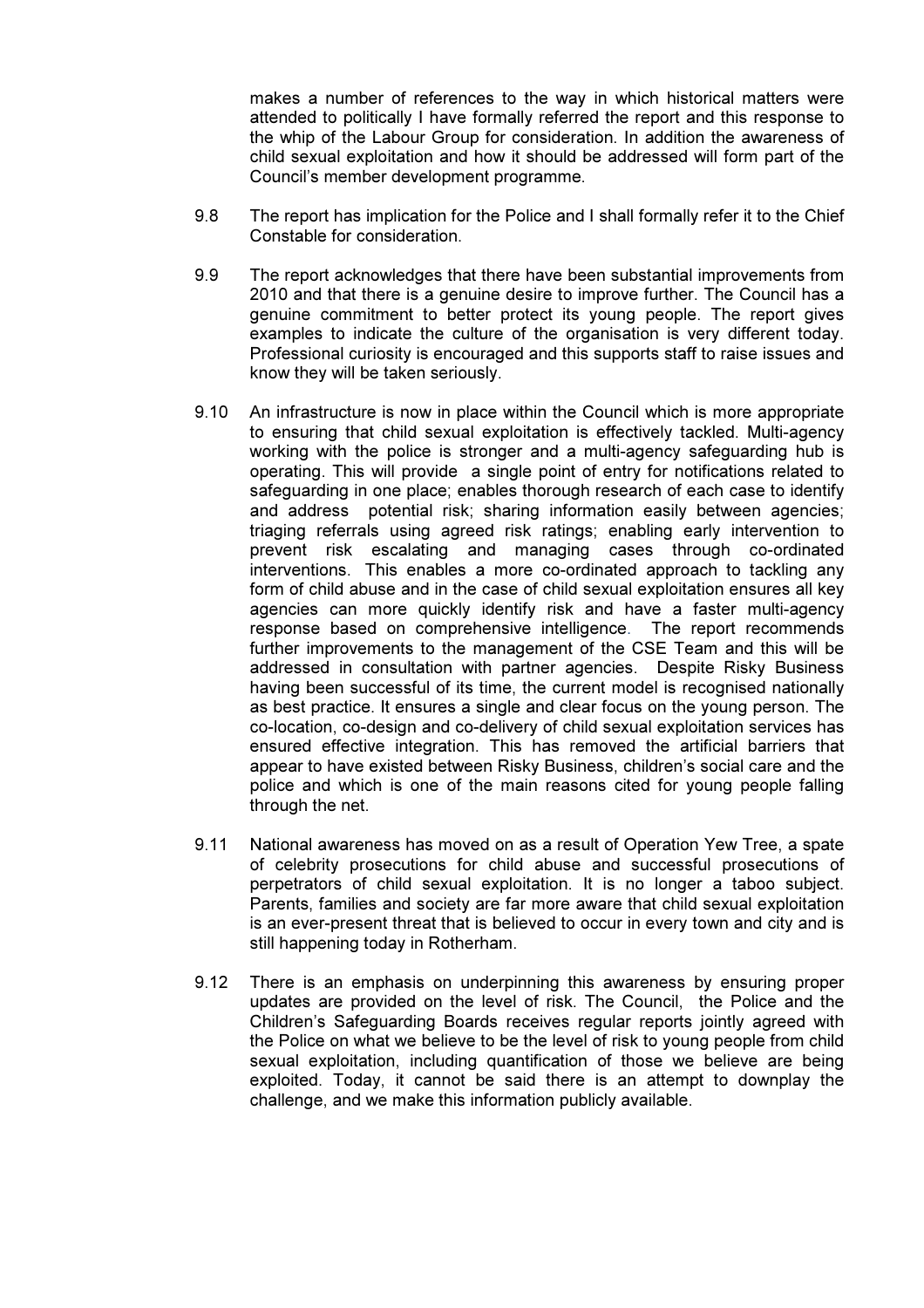- 9.13 In respect of Looked After Children, we have more understanding of their vulnerabilities to sexual exploitation today. All our councillors and appropriate officers understand their role as corporate parents through training to raise awareness of the needs of Looked After Children and also Child Sexual Exploitation. The Council is a member of the White Rose regional framework for commissioning of placements for Looked After Children and this is driving improvements in quality. All placements made with carers or residential homes other than those run by Rotherham Borough Council now have to be agreed and signed off by the Director of Safeguarding, Children and Families. Whilst we feel we have strong arrangements in place we continually strive to improve them. We are actively consulting our Looked After Children on their experiences of being in care and the quality of support they receive. There remain challenges, not just in Rotherham but across the country. There are examples of young people who have themselves been exploited by being coerced into grooming others. There are no easy answers to this and it requires intensive intervention and support over a long period time. The issue needs national consideration and it is for this reason that the matter will be referred to the Department for Education.
- 9.14 This response to the Independent Inquiry is about ensuring young people are better protected. Things have improved, but there are still areas we must get stronger. The way in which we intend to respond to the recommendations are set out as appendix 1 to this report.
- 9.15 We know risks associated with child sexual exploitation showed a "marked improvement" from 2010 onwards, how "excellent audit work is helping to improve performance on risk" (paragraph 6.47)and that the quality of assessments and care planning in open cases is "good or very good in 76% of cases and adequate in the remaining 24%" (paragraph 6.17). We must not accept this as good enough and the actions in appendix 1 will make us stronger.
- 9.16 We take seriously the comments on the sub-regional risk assessment tool we use, which even though it is widely used, it has been identified as something which can be strengthened. We will work with the National Working Group on this issue to ensure the risk assessment tool is contributing to improving best practice nationally.
- 9.17 We owe survivors of child sexual exploitation from the past nothing less than our pledge that we will continue to do everything we can to improve in the future.
- 9.18 The Independent Inquiry acknowledged that at a time resources to the public sector had been cut, the Council has tried to apply a degree of protection to safeguarding services. The Independent Inquiry also noted the extreme pressure there is on Councils such as Rotherham which is faced with high demands for vulnerable children and families services, associated with significant levels of poverty and deprivation. We will use our annual budget setting process, and continue to work with partners in multi-agency settings to align resources in ways that continue to prioritise protection to vulnerable young people.
- 9.19 Finally it is appropriate that I reflect once again the courage of the survivors of child sexual exploitation for the way in which they have been prepared to share with Ms Jay what must have been the most awful episodes of abuse, to ensure young people in Rotherham and elsewhere are better protected.